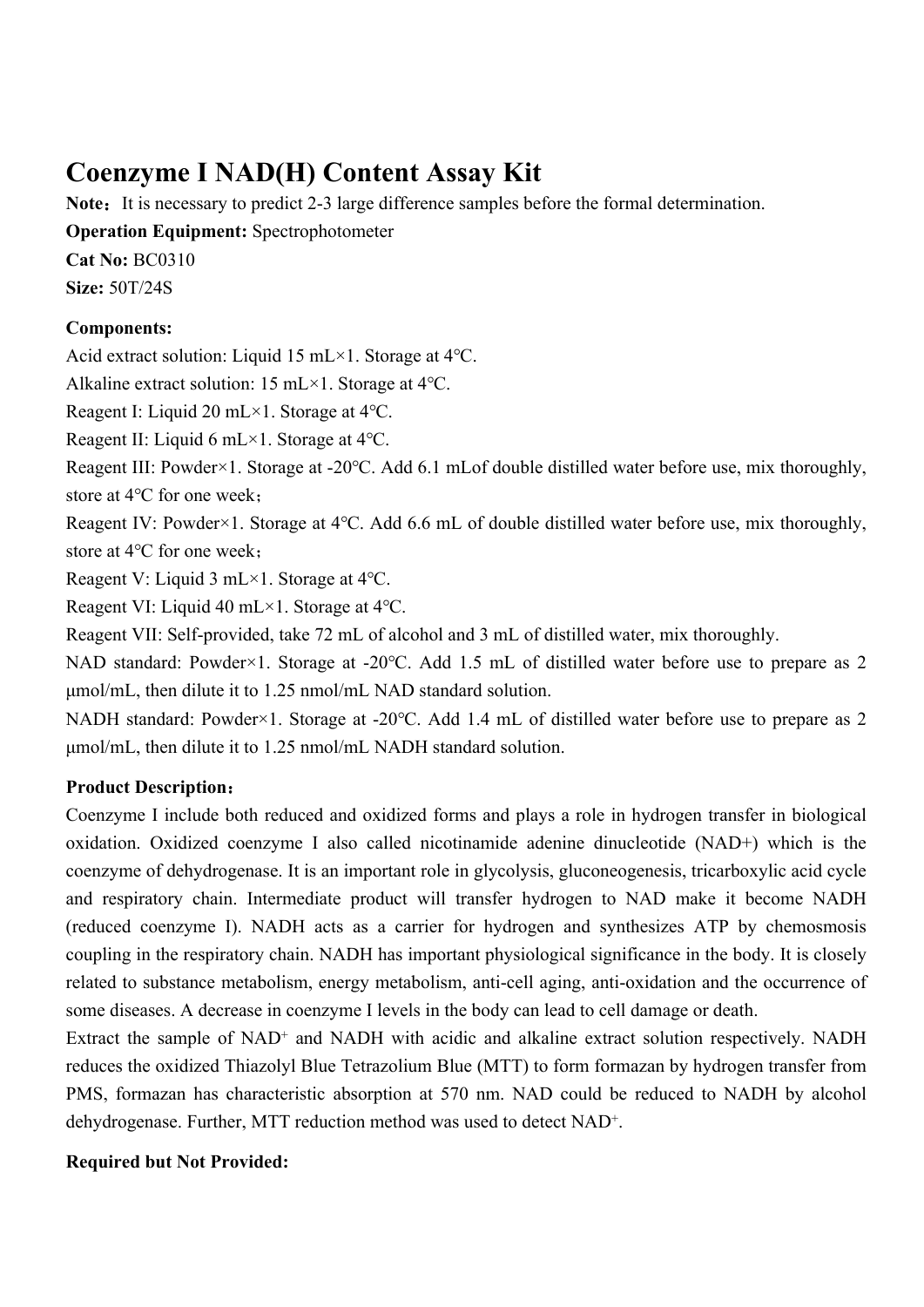Spectrophotometer, water bath, desk centrifuge, transferpettor, 1 mL glass cuvette, mortar/ homogenizer, distilled water.

## **Protocol**

# **I. Extraction of NAD<sup>+</sup> and NADH:**

## 1. Serum

Extraction of NAD<sup>+</sup>: Add 0.5 mL of acid extract solution to 0.1 mL of serum, boiling 5 minutes, ice bath after cooling. Centrifuge at 10000 ×g for 10 minutes at 4℃, take supernatant 200 µL and add equal volume alkaline extract solution. Mix thoroughly, centrifuge at 10000 ×g for 10 minutes at 4℃, take supernatant, preserve on ice for test.

Extraction of NADH: Add 0.5 mL of alkaline extract solution to 0.1 mL of serum, boiling 5 min, ice bath after cooling. Centrifuge at 10000 ×g for 10 minutes at 4℃, take supernatant 200 µL and add equal volume acid extract solution. Mix thoroughly, centrifuge at 10000 ×g for 10 minutes at 4℃, take supernatant, preserve on ice for test.

## 2. Tissue

Extraction of NAD<sup>+</sup>: Add 0.5 mL of acid extract solution to 0.1 g of tissue, grinding on ice, boiling 5 minutes, ice bath after cooling. Centrifuge at 10000 ×g for 10 minutes at 4℃, take supernatant 200 µL and add equal volume alkaline extract solution. Mix thoroughly, centrifuge at  $10000 \times g$  for 10 minutes at 4°C, take supernatant, preserve on ice for test.

Extraction of NADH: Add 0.5 mL of alkaline extract solution to 0.1 g of tissue, grinding on ice, boiling 5 minutes, ice bath after cooling. Centrifuge at 10000 ×g for 10 minutes at 4℃, take supernatant 200 µL and add equal volume acid extract solution. Mix thoroughly, centrifuge at 10000 ×g for 10 minutes at 4℃, take supernatant, preserve on ice for test.

3. Cells or microorganism:

Extraction of NAD**<sup>+</sup>**: Add 0.5 mL of acid extract solution to 5 million cells or germ, ultrasonic 1min(power 20% or 200W, ultrasonic 2s, interval 1s), boiling 5 minutes, ice bath after cooling. Centrifuge at 10000 ×g for 10 minutes at 4℃, take supernatant 200 µL and add equal volume alkaline extract solution. Mix thoroughly, centrifuge at 10000 ×g for 10 minutes at 4 °C, take supernatant, preserve on ice for test.

Extraction of NADH: Add 0.5 mL of alkaline extract solution to 5 million cells or germ, ultrasonic 1min (power 20% or 200W, ultrasonic 2s, interval 1s) boiling 5 minutes, ice bath after cooling. Centrifuge at 10000 ×g for 10 minutes at 4℃, take supernatant 200 µL and add equal volume acid extract solution. Mix thoroughly, centrifuge at 10000 ×g for 10 minutes at 4℃, take supernatant, preserve on ice for test.

# **II. Procedure:**

1.Preheat spectrophotometer for 30 minutes, adjust wavelength to 570 nm, set zero with distilled water.

| Reagents        | Contrast tube $(\mu L)$ | Test tube $(\mu L)$ | NAD or NADH | Blank tube |
|-----------------|-------------------------|---------------------|-------------|------------|
| Supernatant     | 50                      | 50                  |             |            |
| Standard        |                         |                     | 50          |            |
| Distilled water |                         |                     |             | 50         |

2.Add reagents according to the following table.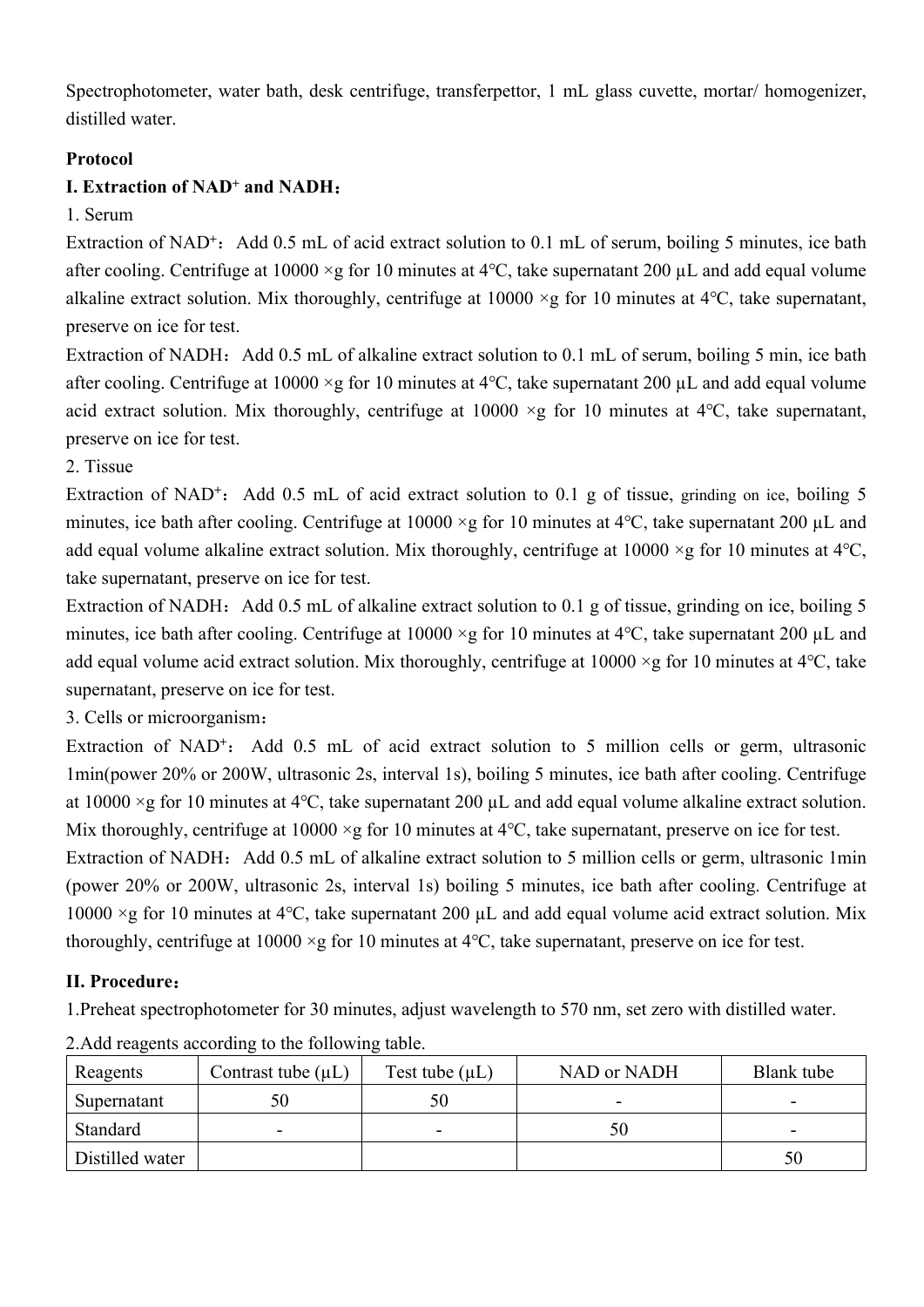| Reagent VI                                                                                               | 500  |      |      |      |  |
|----------------------------------------------------------------------------------------------------------|------|------|------|------|--|
|                                                                                                          |      |      |      |      |  |
| Reagent I                                                                                                | 250  | 250  | 250  | 250  |  |
| Reagent II                                                                                               | 75   | 75   | 75   | 75   |  |
| Reagent III                                                                                              | 75   | 75   | 75   | 75   |  |
| Reagent IV                                                                                               | 75   | 75   | 75   | 75   |  |
| Reagent V                                                                                                | 35   | 35   | 35   | 35   |  |
| Mix thoroughly, incubate prevent from light at room temperature for 20 minutes.                          |      |      |      |      |  |
| Reagent VI                                                                                               |      | 500  | 500  | 500  |  |
| Mix thoroughly, place for 5 minutes, centrifuge at $15000$ rpm at $25^{\circ}$ C for 15 minutes, discard |      |      |      |      |  |
| supernatant.                                                                                             |      |      |      |      |  |
| Reagent VII                                                                                              | 1000 | 1000 | 1000 | 1000 |  |

Mix thoroughly, colorimetric at 570 nm, record the absorbance  $\Delta A_T = A_T - A_C$ , the standard tube of NAD, record  $\Delta A_{S1} = A_{S1} - A_B$ . The standard tube of NADH, record  $\Delta A_{S2} = A_{S2} - A_B$ . Blank tube just need test one to twice.

#### **Calculation**

#### **The Content of NAD**<sup>+</sup>

1. Serum (plasma) sample

 $NAD+(nmol/mL)=\Delta A_T \div (\Delta A_{S1} \div C_S) \times V_E \div V_S = 12.5 \times \Delta A_T \div \Delta A_{S1}$ 

- 2. Tissue, germ or cells
- 1) Protein concentration

NAD+ (nmol/mg prot)= $\Delta A_T \div (\Delta A_{S1} \div C_S) \times V_E \div (V_E \times Cpr) = 1.25 \times \Delta A_T \div \Delta A_{S1} \div Cpr$ 

2) Sample weight

$$
NAD+ (nmol/g)=\Delta A_T \div (\Delta A_{S1} \div C_S) \times V_E \div W = 1.25 \times \Delta A_T \div \Delta A_{S1} \div W
$$

3) Cells or germ

NAD+ (nmol/10<sup>4</sup>cell)= $\Delta A_T \div (\Delta A_{S1} \div C_S) \times V_E \div 500 = 0.0025 \times \Delta A_T \div \Delta A_{S1}$ 

## **The Content of NADH**

1. Serum (plasma) sample

NADH (nmol/mL) =  $\Delta A_T \div (\Delta A_{S2} \div C_S) \times V_E \div V_{SE} = 12.5 \times \Delta A_T \div \Delta A_{S2}$ 

- 2. Tissue, germ or cells
- 1) Protein concentration

NADH (nmol/mg prot) = $\Delta A_T \div (\Delta A_{S2} \div C_S) \times V_E \div (V_S \times Cpr) = 1.25 \times \Delta A_T \div \Delta A_{S2} \div Cpr$ 

2) Sample weight

NADH  $(nmol/g) = \Delta A_T \div (\Delta A_{S2} \div C_S) \times V_E \div W = 1.25 \times \Delta A_T \div \Delta A_{S2} \div W$ 

3) Cells or germ

NADH (nmol/10<sup>4</sup>cell)= $\Delta A_T \div (\Delta A_{S2} \div C_S) \times V_E \div 500 = 0.0025 \times \Delta A_T \div \Delta A_{S2}$ 

 $C_s$ : Concentration of NAD and NADH standard, 1.25 nmol/mL;

Cpr: Protein concentration, mg/mL;

 $V_E$ : Extract solution volume, 1 mL;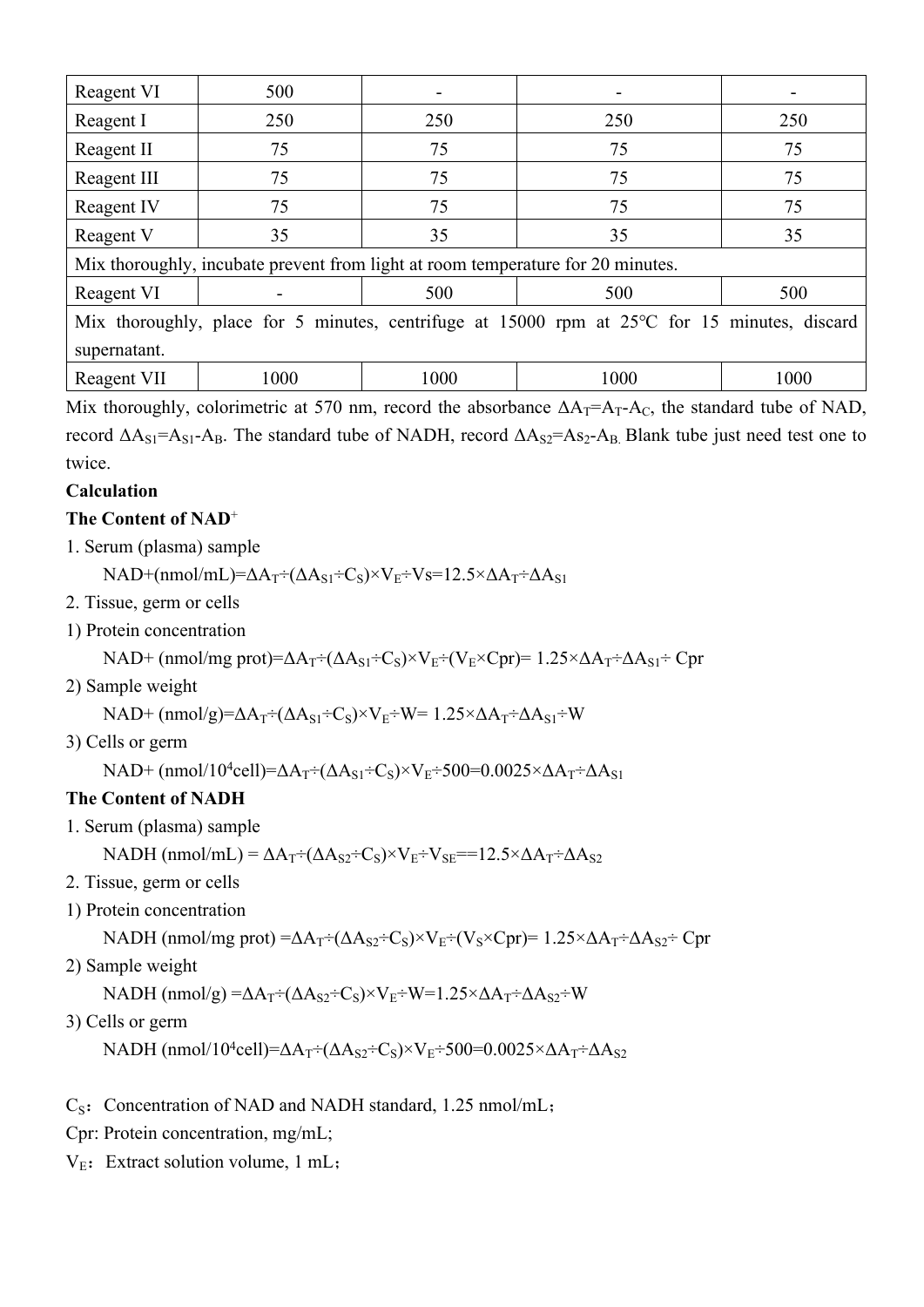$V_{SE}$ : Serum volume, 0.1 mL; W: Sample weight, g; 500: 5 million cells.

#### **Note:**

1. Reagents I, II, III, and IV need add separately, must not be mixed ahead of time.

2. Avoid light during reaction.

3. If the absorbance more than 1, measure the sample after diluting, multiply dilution times during equation.

## **Experimental examples:**

1. Extraction of NAD<sup>+</sup>: weigh about 0.1 g of lung, add 0.5 mL of Acid extract solution, grind in ice bath, boil for 5 min (cover tightly to prevent water loss), cool in ice bath, centrifuge at 4℃ and 10000g for 10 min, take 200 μL supernatant, add equal volume of Alkaline extract solution, mix well, After centrifugation at 4℃ and 10000g for 10 min, the supernatant is taken out, and then the operation is carried out according to the determination steps. The results showed that  $\Delta A_T = A_T - A_C = 0.341 - 0.321 = 0.02$ ,  $\Delta A_{\rm SI} = A_{\rm SI} - A_B = 1.045 - 0.246 = 0.799$ , the content of NAD<sup>+</sup> is calculated according to the sample mass:  $NAD^+$  (nmol/g mass) =  $1.25 \times \Delta A_T \div A_{S1} \div W = 1.25 \times 0.02 \div 0.799 \div 0.1 = 0.3129$  nmol/g mass.

Extraction of NADH: weigh about 0.1g lung, add 0.5ml Alkaline extract solution, grind in ice bath, boil for 5min (cover tightly to prevent moisture), cool in ice bath, centrifuge at 4℃ and 10000g for 10 min, take 200 μL supernatant, add equal volume of Acid extract solution, mix well, After centrifugation at 4℃ and 10000g for 10 min, the supernatant is taken out, and then the operation is carried out according to the determination steps. The results showed that  $\Delta A_T = A_T - A_C = 0.2 - 0.136 = 0.064$ ,  $\Delta A_{S2} = A_{S2} - A_B = 0.687 - 0.064$  $0.252 = 0.435$ , the content of NADH is calculated according to the sample mass: NADH (nmol/g mass) =  $1.25 \times \Delta A_T \div A_{S2} \div W = 1.25 \times 0.064 \div 0.435 \div 0.1 = 1.839$  nmol/g mass.

2. Extraction of NAD<sup>+</sup>: weigh about 0.1 mL of horse serum, add 0.5 mL of Acid extract solution, grind in ice bath, boil for 5 min (cover tightly to prevent water loss), cool in ice bath, centrifuge at 10000g and 4℃ for 10min, take 200 μL of supernatant, add equal volume of Alkaline extract solution, mix well, After centrifugation at 4℃ and 10000g for 10 min, the supernatant is taken out, and then the operation is carried out according to the determination steps. The results showed that  $\Delta A_T = A_T - A_C = 0.091 - 0.061 = 0.03$ ,  $\Delta A_{S1} = A_{S1} - A_B = 1.045 - 0.246 = 0.799$ ,  $NAD^+$  content (nmol/mL) =  $12.5 \times \Delta A_T \div \Delta A_{S1} = 12.5 \times 0.03 \div 0.799$  $= 0.4693$  nmol/mL.

Extraction of NADH: weigh about 0.1 mL of horse serum, add 0.5 mL of Alkaline extract solution, grind in ice bath, boil for 5min (cover tightly to prevent moisture), cool in ice bath, centrifuge 10000g at 4 ℃ for 10min, take 200 μ l supernatant, add equal volume of Acid extract solution, mix well, After centrifugation at 4℃ and 10000g for 10 min, the supernatant is taken out, and then the operation is carried out according to the determination steps. The results showed that  $\Delta AT = AT - AC = 0.126 - 0.1 = 0.026$ ,  $\Delta A_{S2} = A_{S2} - A_B =$  $0.687 - 0.252 = 0.435$ , the NADH content (nmol/mL) =  $12.5 \times \Delta A_T \div A_{S2} = 12.5 \times 0.026 \div 0.435 = 0.7471$ nmol/mL.

#### **Recent Product Citation:**